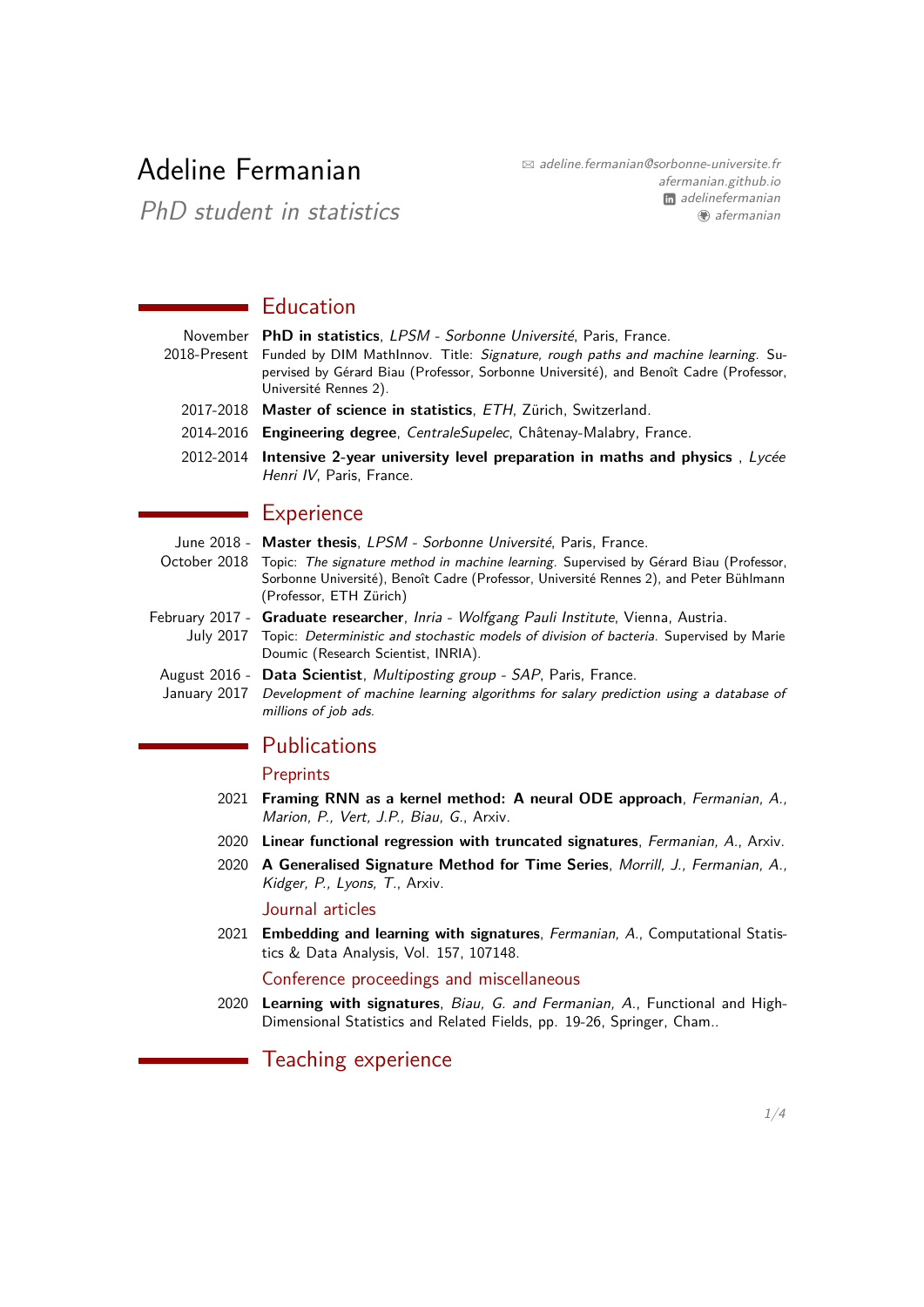#### **Teaching**

| 2020-2021 o Linear models (Master 1, ISUP, exercice classes). |
|---------------------------------------------------------------|
| o Return to graduate studies diploma for exiles.              |

- 2019-2020 o Linear models (Master 1, ISUP, exercice classes).
	- o Mathematical Statistics (Master 1 Mathématiques et Applications, Sorbonne Université, computer labs).
	- o Inferential Statistics (Bachelor 3, ISUP, exercice classes).
	- o Return to graduate studies diploma for exiles.
- 2018-2019 o Mathematical Statistics (Master 1 Mathématiques et Applications, Sorbonne Université, computer labs).
	- o Inferential Statistics (Bachelor 3, ISUP, exercice classes).
	- o Return to graduate studies diploma for exiles.

#### **Students**

- May-July 2021 **Co-supervision of the master thesis of Nathan Doumèche (Ecole Normale Supérieure)**, with [Gérard Biau](http://www.lsta.upmc.fr/biau.html) (Professor, Sorbonne Université) and [Pierre Marion](https://pierremarion23.github.io) (PhD student, Sorbonne Université).
- June-July 2020 **Co-supervision of the master thesis of Linus Bleistein (Ecole Normale Supérieure)**, with [Gérard Biau](http://www.lsta.upmc.fr/biau.html) (Professor, Sorbonne Université) and [Claire Boyer](https://www.lpsm.paris/pageperso/boyer/index.html) (Assistant Professor, Sorbonne Université). Topic: SiGANtures: Generating Times Series Using Wasserstein-Generative Adversarial Nets and the Signature Transform.

## Communications

International conferences and workshops

- March 2021 **Pathwise Stochastic Analysis and Applications**, Centre International de Rencontres Mathématiques (CIRM), Marseille, France.
- December 2020 **Workshop New Directions in Rough Path Theory**, Mathematical Research Institute of Oberwolfach, Oberwolfach, Germany .
- September 2020 **Second Symposium on Machine Learning and Dynamical Systems**, The Fields Institute for Research in Mathematical Sciences, Toronto, Canada .
	- August 2020 **Geometry of curves in time series and shape analysis**, Max Planck Institute for Mathematics in the Sciences, Leipzig, Germany .
- December 2019 **12th Oxford-Berlin Young Researchers Meeting on Applied Stochastic Analysis**, University of Oxford, Oxford, United Kingdom.
	- October 2019 **Conférence du GDR TRAG 2019**, Nancy, France.
		- June 2019 **51es Journées de Statistique**, Nancy, France. **Seminars**
		- May 2021 **Séminaire MODAL'X**, Université Paris Nanterre, Paris, France.
		- May 2021 **CRiSM (Center for Research in Statistical Methodology) seminar series**, Department of Statistics, University of Warwick, Warwick, United Kingdom.
- February 2021 **Séminaire du SAMM (Statistique, Analyse et Modélisation Multidisciplinaire)**, Université Paris 1 Panthéon-Sorbonne, Paris, France.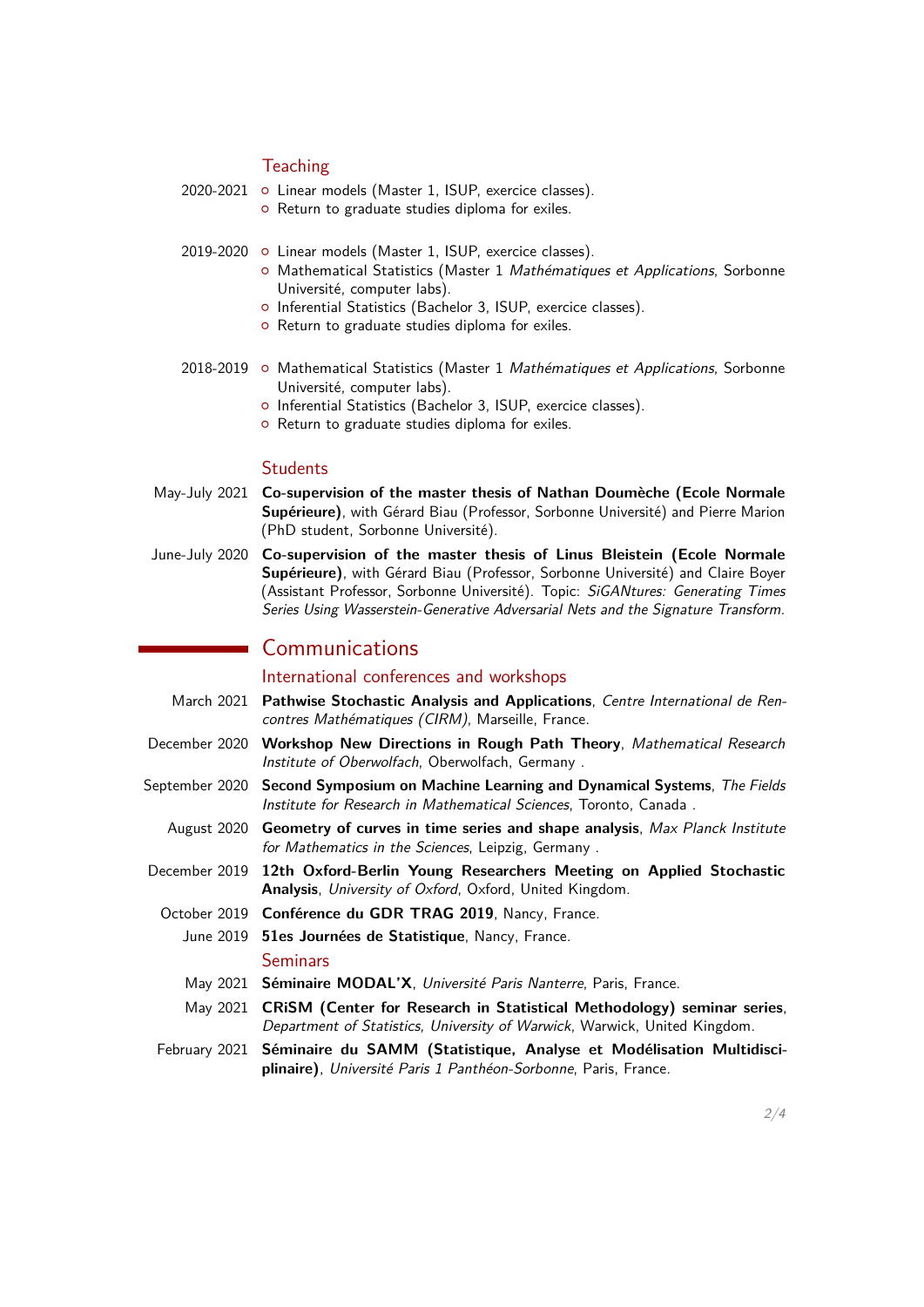| January 2021 Rough Path Interest Group, Alan Turing Institute, London, United Kingdom.        |
|-----------------------------------------------------------------------------------------------|
| January 2021 Séminaire de Probabilités et Statistique, Laboratoire J.A. Dieudonné, Université |

- Côte d'Azur, Nice, France.
- October 2020 **Algebraic and combinatorial perspectives in the mathematical sciences (ACPMS)**, virtual.
	- June 2020 **Séminaire online du LPSM**, Sorbonne Université, Paris, France .
	- April 2020 **DataSig Seminar Series**, Alan Turing Institute, London, United Kingdom .
- February 2020 **Seminar of the Institut Denis Poisson**, Université d'Orléans, Orléans, France.
- January 2020 **Post Graduate seminar of the Chair for Mathematics of Information Processing**, RWTH Aachen University, Aachen, Germany.
	- May 2019 **PhD students seminar of the LPSM**, Sorbonne Université, Paris, France.
	- April 2019 **Rencontre des Jeunes Statisticiens**, Porquerolles, France.

## Scientific activities

- Novembre 2020 **Co-organizer of a Statistics and machine learning reading group**, Sorbonne Present Université, Paris, France.
	- 2019 2021 **Co-organizer of [InfoMaths](http://infomath.pages.math.cnrs.fr/), a seminar about informatic tools for mathematicians.**, Sorbonne Université, Paris, France.
	- 2019 2020 **Co-organizer of the PhD students seminar**, LPSM, Sorbonne Université, Paris, France.
	- 2018 2019 **Co-organizer of a reading group on rough paths.**, LPSM, Sorbonne Université, Paris, France.
		- 2018 **Reviewer**: Journal of Multivariate Analysis, Comptes Rendus Mathématique, Statistics & Probability Letters.

## Computer skills

Languages Python (PyTorch, scikit-learn, pandas, django), R.

### Language skills

| French Mother tongue        | English Fluent (C1, TOEFL IBT :<br>106/120 |
|-----------------------------|--------------------------------------------|
| German Intermediate (B1-B2) | Spanish Elementary (A2)                    |

## Personal interests and volunteer experience

- <span id="page-2-0"></span>2020-2021 Activities to defend gender equality in religions: responsible for the communication of the association Comité de la Jupe, organization of conferences.
	- 2015 **President of the artistic student association at Centrale Paris**: organized an artistic festival with a budget of 15000  $\epsilon$ , managed a 30-persons team.
- July August **Assistant head of a food distribution center for the association Août Secours** 2015 **Alimentaire**: supervised a food distribution center for people living in precarious conditions. Managed a team of 20 volunteers, including disabled workers.